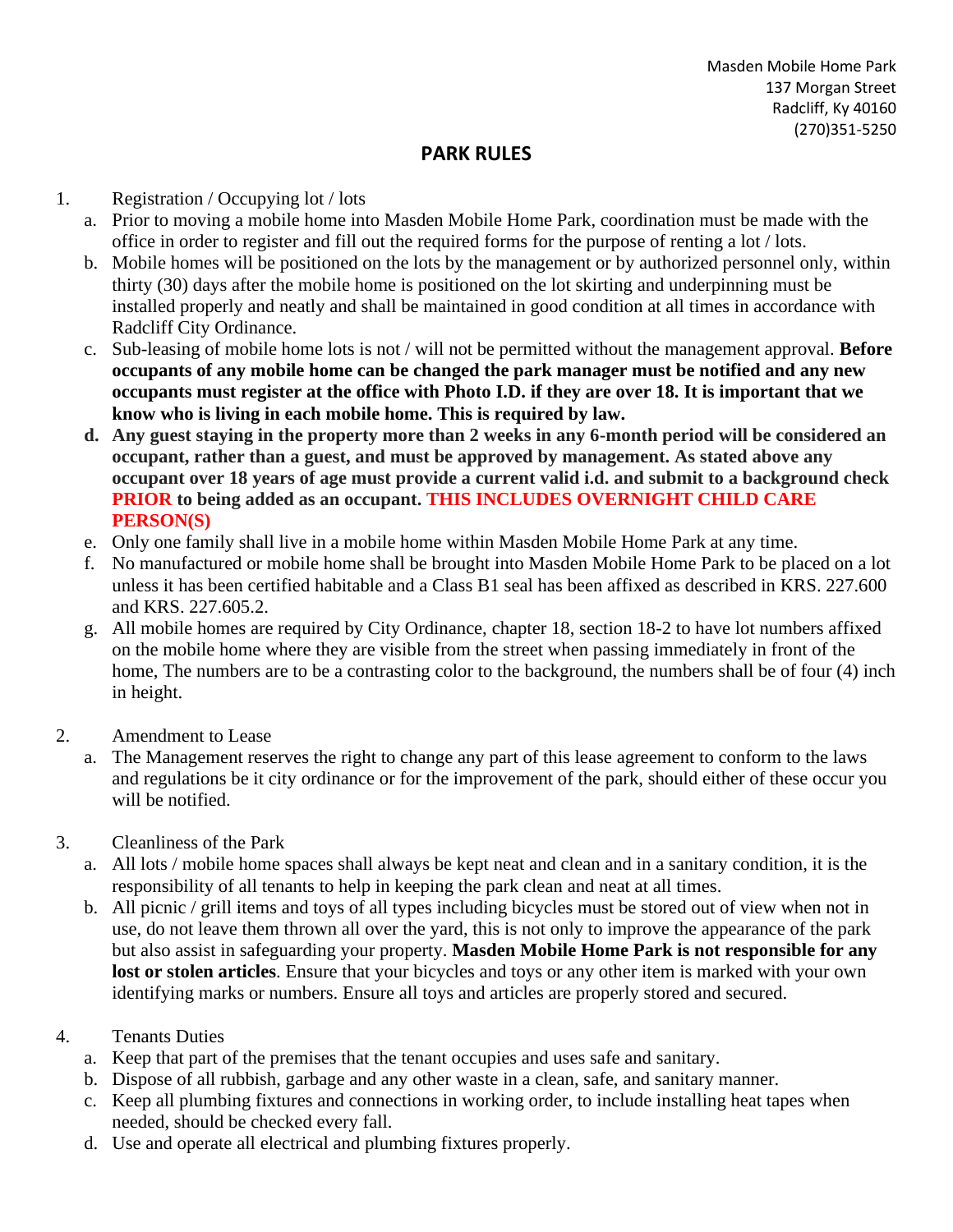- e. Personally, refrain and forbid any other person who is on the premises with the tenant's permission, from intentionally or negligently destroying, defacing, or removing any fixture or any other part of the premises.
- f. Conduct themselves and require other persons on the premises with the tenant's consent to conduct themselves in a manner that will not disturb neighbors` peaceful enjoyment of the premises.
- g. Inform the management within a reasonable time of any conditions, whether caused by the tenant or due to normal use of the premises, which should be corrected in order to preserve the condition of the rented premises.
- a. Tenant shall insure that the lawn is neatly mowed and any building or structure on the lot is neatly trimmed around. During mowing season, lots *ARE EXPECTED TO BE MOWED EVERY WEEK* and trimmed as needed! Lawn care is **YOUR** responsibility. If Management mows your lot, there will be a minimum \$25.00 charge (Additional charges will be added for raking, bagging, etc.). If your lot is not trimmed and we spray, there will be a \$35.00 charge.
- 5. Non Operation Vehicles
	- b. Vehicles that are in a non operational status will not be stored or kept on the lots or in the mobile home park. Any vehicle that is not properly registered at vehicle registration will not be stored on the lots or in the mobile home park
	- c. Overhauling or repairing of vehicles is not permitted.
	- d. Violation of Any of the above listed under Non operational vehicles will result in vehicle being towed out of the park at the owner's expense.

## 6. Utilities

- e. Tenant is responsible for paying for all water, sewage, fuel, and electric which may be charged against the premises
- f. Tenant shall notify the appropriate Gas & Electric Companies that they are occupying the lot.
- 7. Pets
	- g. The management reserves the right to decide what size and breed of dog that is allowed in the park. The park has a right to require ANY animal that appears vicious to be removed from the property and not allowed to reside within the property.
	- h. Doberman, Pit Bull, Rottweiler, and dogs of that type are not allowed. *NO AMERICAN BULL DOGS ADDED AFTER JANUARY 1, 2016!*
	- i. The tenants must agree to adhere to all local ordinances including leash and licensing to include shots up to date. Copies of Licensing and Rabies Vaccination Records need to be kept on file in Masden MHP Office.
	- **j. No dogs will be tied outside or left unattended at any time.**
	- k. Dogs will not be allowed to run loose in the park. *ANIMAL CONTROL WILL BE CALLED 270-769- 3428.*
	- l. The leash law will be observed, Leash law meaning that the animal must be on a leash held or maintained by a person.
	- m. Noisy or unruly pets or those which complaints are received will not be allowed to remain in the park.
	- n. YOU ARE RESPONSIBLE TO PICK UP PET WASTE; WE SUGGEST YOU CARRY A BAG IN HAND WITH YOU AS YOU ARE WALKING DOG!
- 8. Trash Pick Up
	- o. Trash Pick Up is provided by the park.
	- p. Trash pick-up as a rule will be on Monday's usually between 8:00 and 9:00 a.m. **by Waste Mgmt.** @ 800-866-2286.
	- q. Trash containers must be set out by the street for pick up.
	- r. One WM container is provided per home and trash will only be pick up in WM containers (You are responsible for renting additional containers from WM). Waste Mgmt. will only pick up one bulk item a